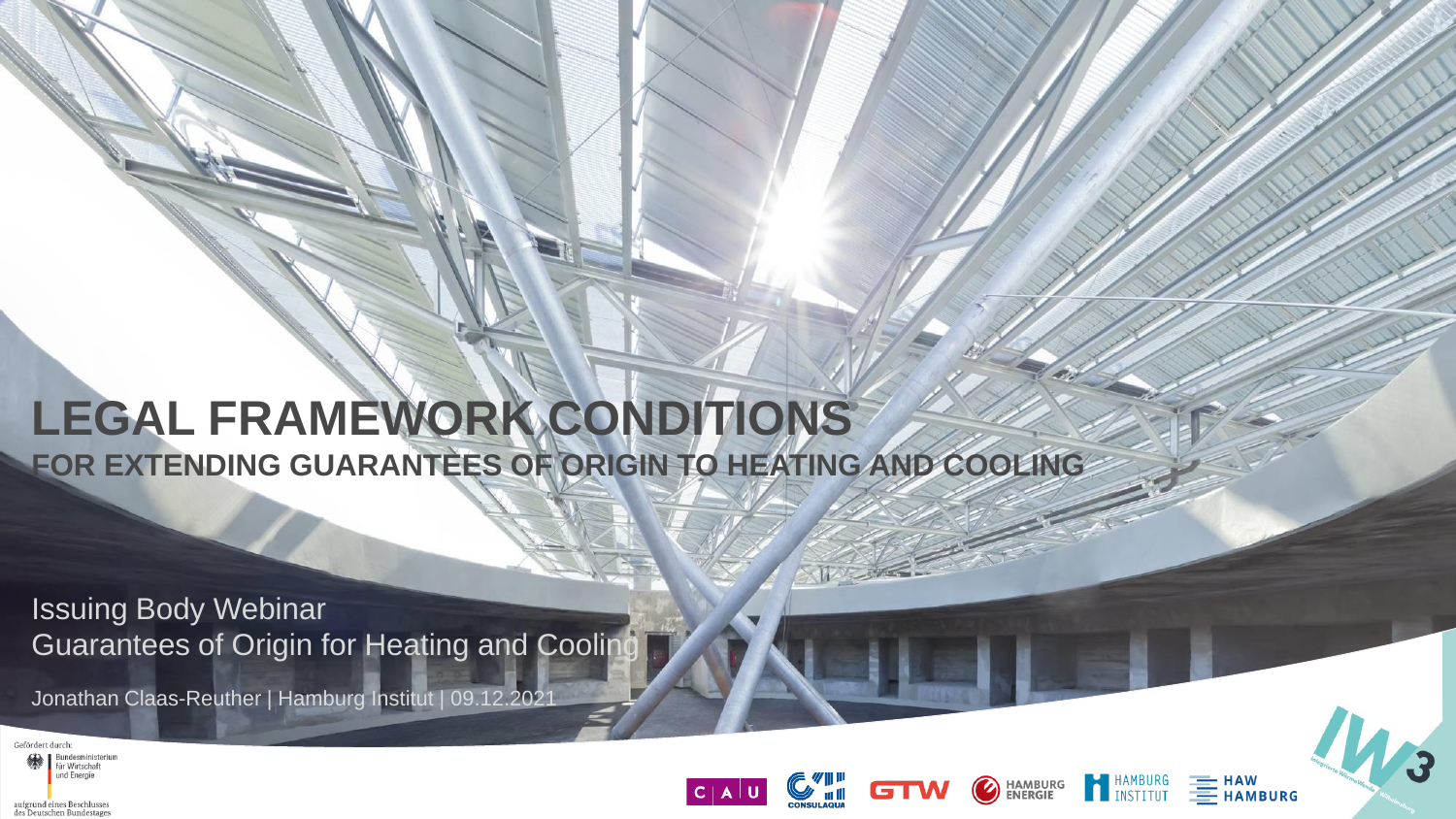### **CONTENT**

Overview of the legal framework for guarantees of origin (GOs)

- 1) European legal framework: RED I + RED II + EN 16325 + Proposal RED III, EED
- 2) Legal framework in Germany for GOs for electricity
- 3) GOs in district heating
	- From legal framework to implementation / What is needed, what is missing?
	- Purpose 1: Consumer market for green district heating
	- Purpose 2: Verification with guarantees of origin
	- Purpose 3: Facilitating regulatory enforcement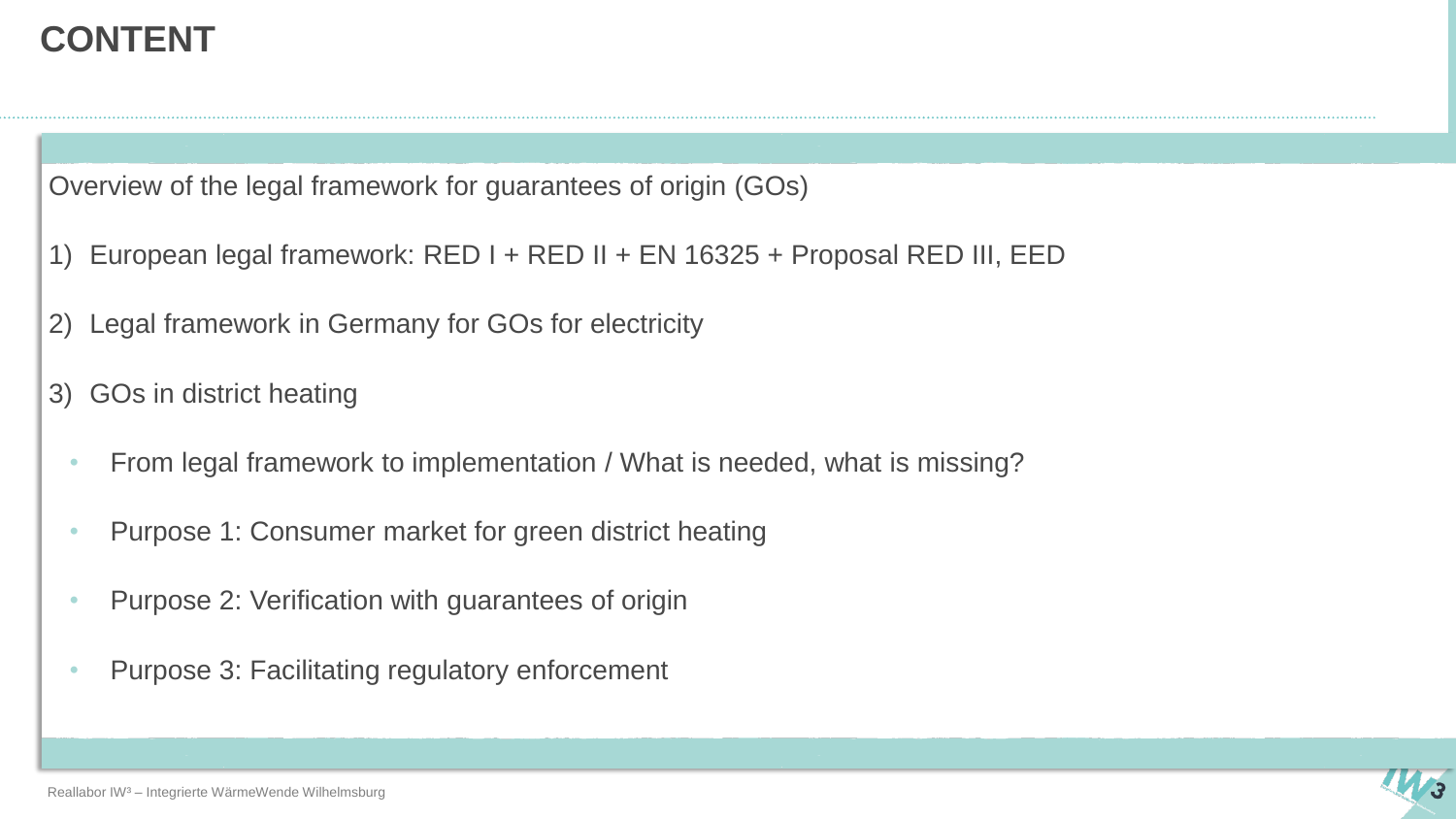## **EUROPEAN LEGAL FRAMEWORK**

#### **RED I (2009/28/EC)**

- Determination of purpose and core elements of GOs **(Art. 15)**:
	- **Demonstrate to final customers** that a certain proportion or quantity of **energy** has been **produced from renewable sources.** Ensure that the origin can be guaranteed on the basis of objective, transparent and nondiscriminatory criteria (para. 1).
	- Member States shall ensure that **GOs are issued** at the request of a **producer of electricity (heating/cooling optional)** from renewable energy sources (para. 2 (1)).
	- No more than one GO shall be issued for each unit of energy (para. 2 (1)). **Ensure** that each unit of energy from renewable sources is taken into account only once **(no double marketing)** (para. 2 (2)).
	- A **GO may be transferred** independently from the energy unit to which it relates (para. 2 (4)).
	- **Electronic issuance, transmission and cancellation are** to be monitored by the Member States or designated competent bodies (para. 4 and 5).
	- GO minimum information, rules on the basic recognition of GOs from other Member States (para. 6 and 9).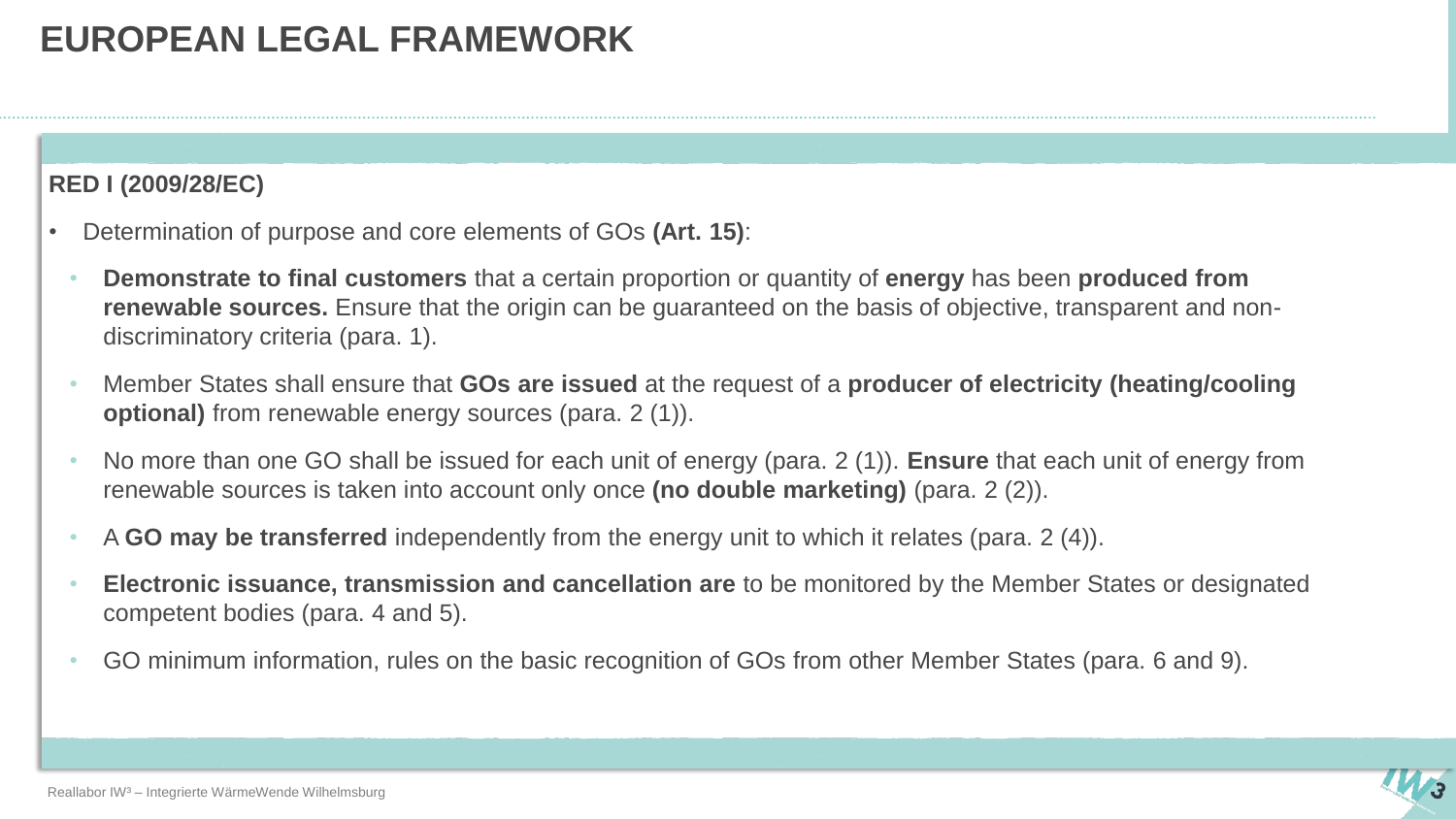## **EUROPEAN LEGAL FRAMEWORK**

#### **RED II (2018/2001/EU)**

- Important new regulations for GOs **(Art. 19)**, implementation by 30.06.2021.
	- **Extension of the scope of application of GOs**: mandatory to be issued "at the request of a producer of energy from renewable sources" (para. (1)).
	- Therefore, it must now also be stated whether a GO "concerns electricity or **gas, including hydrogen, or heating or cooling**" (para. 7).
	- Member states' GO systems shall **comply with** the **European Standard CEN - EN 16325** (para. 6).
	- Consideration of the market value of GOs in the context of financial support for renewable energy (para. 2 (3 and 4)).

#### **CEN - EN 16325**

- Under ongoing revision (due to extension of the scope).
- Forms the **framework for the GO systems to be established** (requirements for registration, issuance, transfer and cancellation; accounts, user rights, measurement procedures, auditing, registry operators and audit bodies).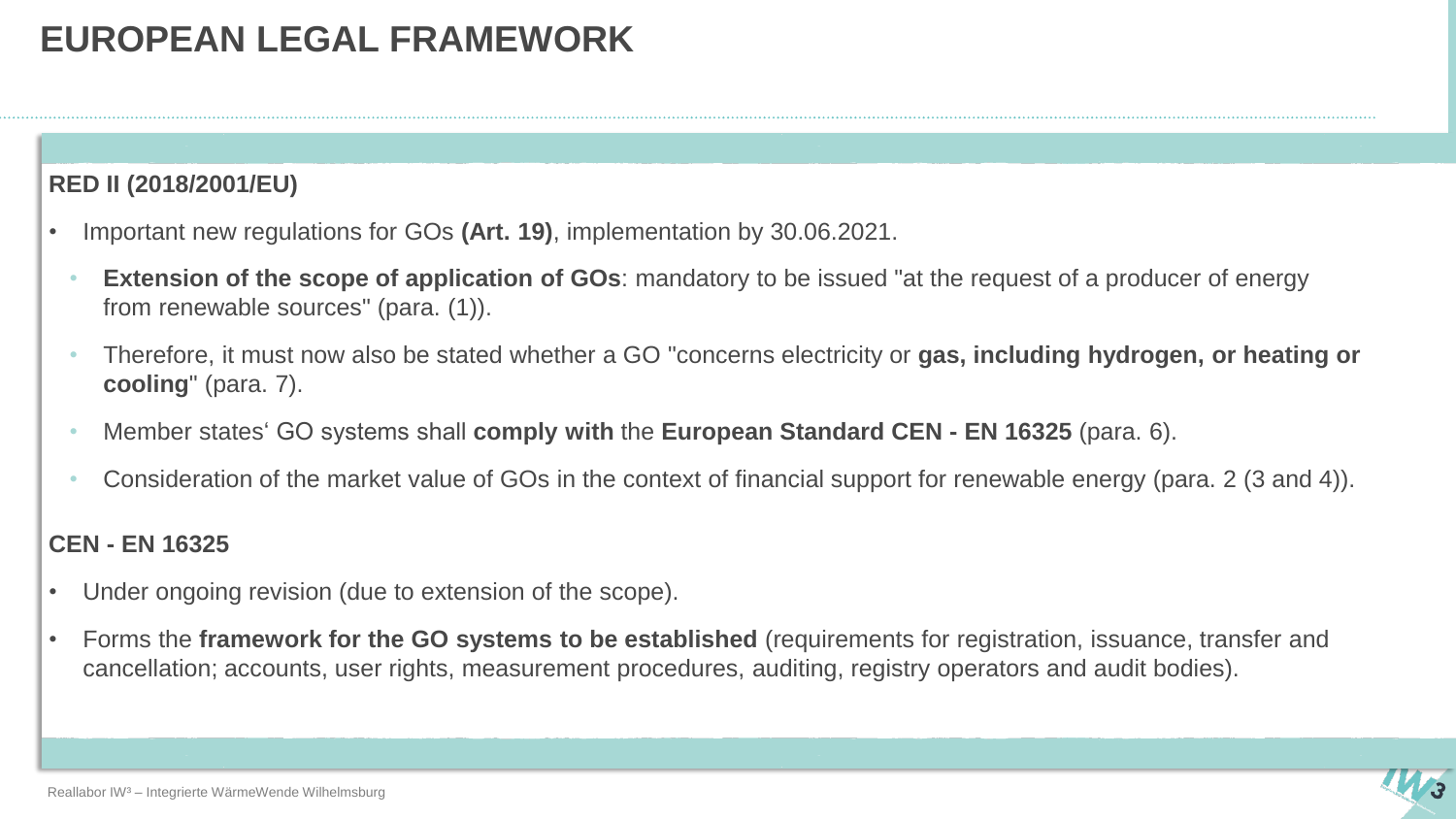## **EUROPEAN LEGAL FRAMEWORK**

#### **CEN - EN 16325**

- **Chapter 5.4** of the standard contains **specifications for the heating/cooling sector** (discussion status):
	- Heating and cooling are not to be treated in separate GO systems, but in a GO system for thermal energy.
	- Additional information on the GO, whether issued for energy from a plant that supplies or extracts thermal energy to or from the respective system: Cancellation and disclosure rules can distinguish between heat and cold.
	- Optional information: **network identification number** on GOs.
	- Linked to the issue of cross-network cancellation of GOs (for disclosure purposes).
	- Potential **option for member states: Only allow for cancellations GOs with the same network identification number**, i.e. GOs that were issued for thermal energy that was actually distributed via the same heating grid.

#### **Update: Proposal RED III (COM 2021/557)**

As a consequence of the emphasis of PPAs it is proposed to remove the option for member states not to issue GOs for producers who received public support (Art. 19 para. 2 and 8)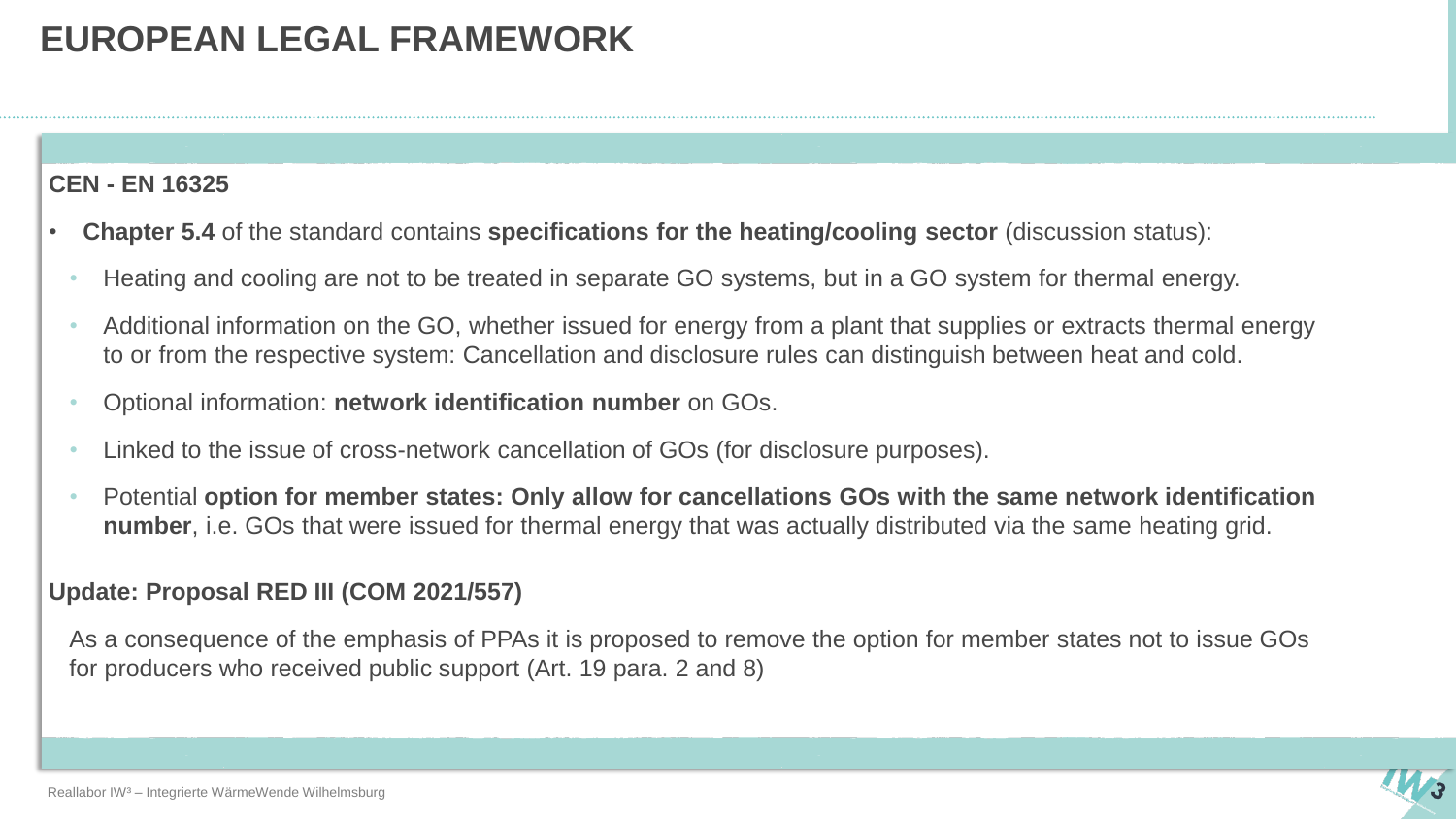### **LEGAL FRAMEWORK IN GERMANY FOR GUARANTEES OF ORIGIN FOR ELECTRICITY**

**Electricity disclosure** according to § 42 EnWG (Energy Industry Act) and §§ 78 ff. EEG (Renewable Energy Sources Act)

- Implementation of RED I and the Directive 2003/54/EC concerning rules for the internal market in electricity:
	- Electricity suppliers are **required to provide information on the shares of individual energy sources**.
	- Electricity suppliers **disclose the share of electricity from renewables to final consumers**:
		- for **which** either **GOs have been cancelled** in accordance with Section 79(4) of the EEG
		- or which is financed from the "EEG-Umlage" (Renewable Energy Sources Act surcharge).
	- No GOs for EEG-subsidised electricity: Green attributes already distributed via EEG allocation method, therefore no additional allocation to individual consumers is currently possible for this electricity share (no double claiming of green characteristics).

GO Registry operation for electricity is run by the Federal Environment Agency (UBA)

**Relevant: GO framework and disclosure framework have a connection at EU level that continues to the national level in Germany**

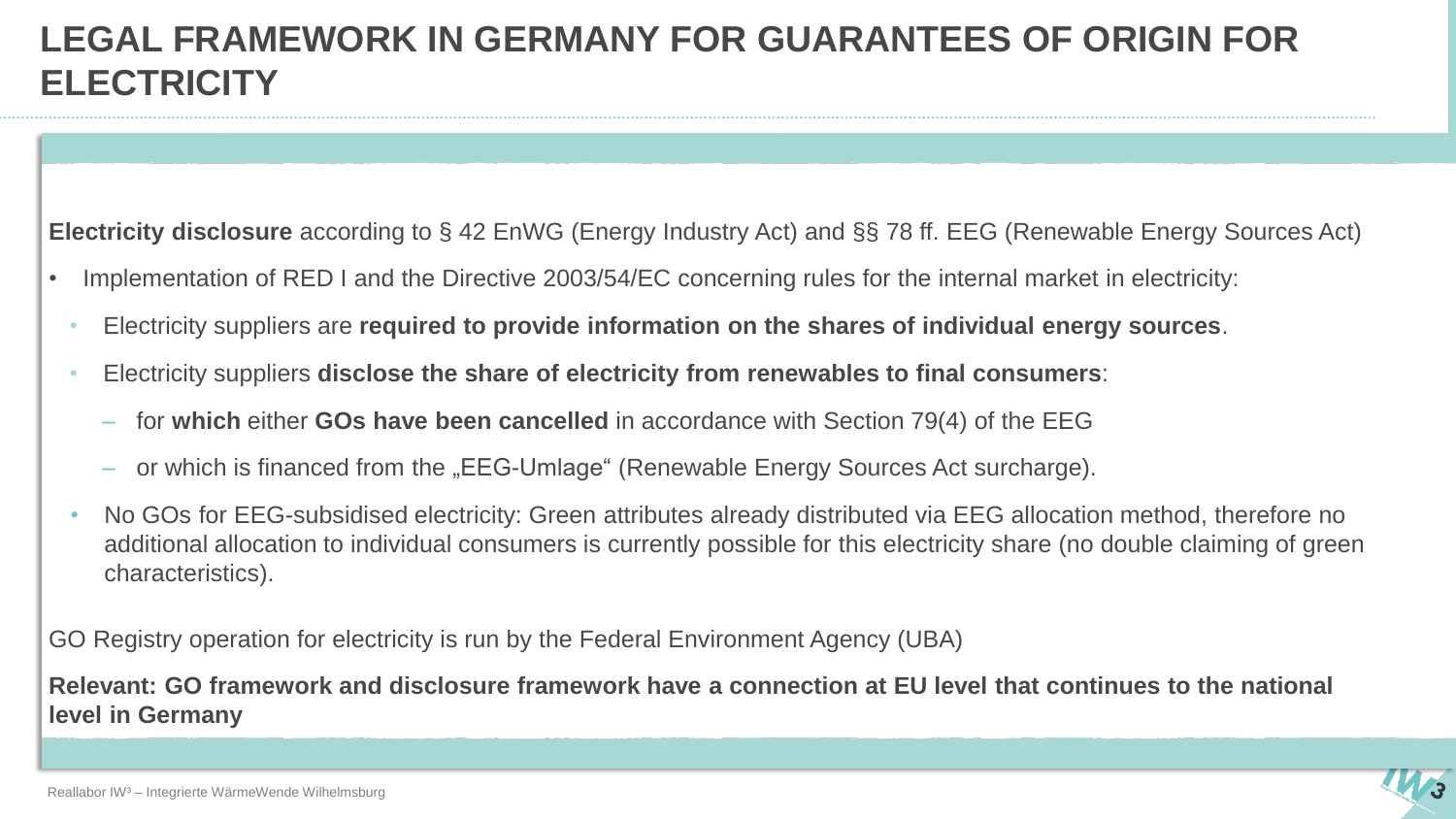#### **What is needed for implementation of heating/cooling GOs ?**

- Introduction of a **registry to** ensure that GOs can be issued to renewable heat producers.
- The registry must be run **electronically** and in accordance with the **European standard**  since the current version of EN 16325 only covers electricity, it must in any case meet the requirements of Art. 19 of RED II.
- It is not mandatory to have a legal framework in the form of federal law, nor is it mandatory to have a state-run registry: a designated competent body can be responsible for issuing the GOs.

#### **But what is missing? A clear regulation that connects the GO provisions with the provisions of disclosure in the field of heating/cooling at the EU level (EED does not link disclosure with GOs)**

This continues at the German level:

*(FFVAV implementing Art. 21 para. 1 RED II resp. Art. 10a para. 2 lit. c EED) Billing must contain Information about*

- *a) The current and percentage share of the energy sources and heating or cooling technologies used in the total energy mix, averaged over the past year,*
- *b) the annual greenhouse gas emissions associated with the energy mix; for customers supplied with district cooling or district heating from technically interrelated district cooling or district heating systems with a total nominal thermal capacity below 20 megawatts, this obligation shall not apply until January 1, 2022*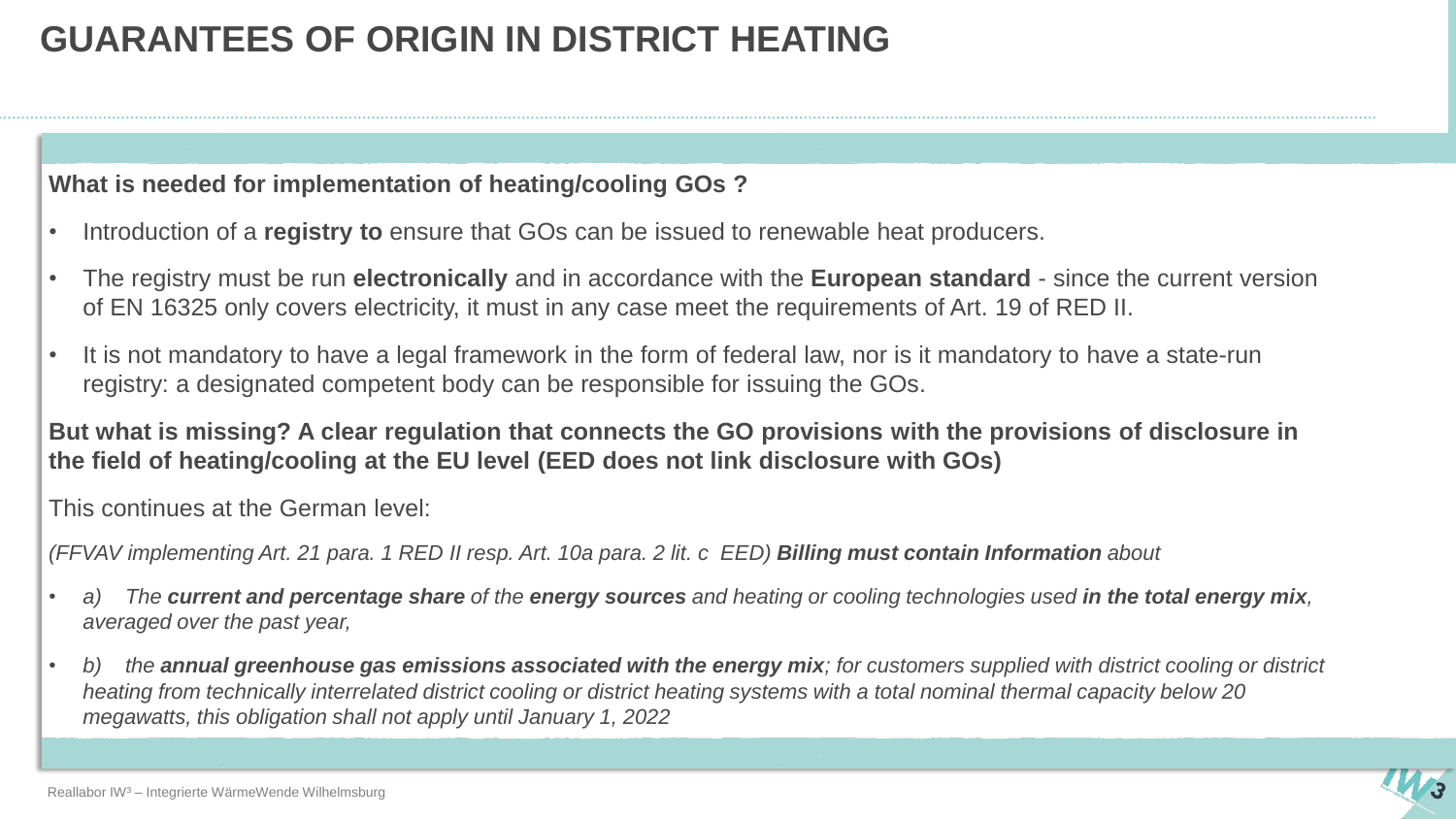*The supplier shall also make available in an easily accessible form, on its website and in the billing, information on the primary energy factor of its technically interconnected district heating or district cooling system and on the percentage of renewable energy*  **used** in its technically interconnected district heating or district cooling system within the meaning of section 3(2) of the Buildings Energy *Act of August 8, 2020 (BGBl. I p. 1728), as amended.*

**States disclosure requirements but does not mention the role of GOs in this? -----------**

With no legal framework for GOs in heating/cooling so far in existence in Germany, in **our research we started to address potential purposes of GO use and derive potential legal challenges from these:**

#### **Purpose 1: Consumer market for green district heating**

- Consumer market should contribute to the **development** and **expansion of** renewable energies (Recital 53 RED I; Recital 56 RED II).
- **Consumer motivation** as in the electricity market (high environmental awareness, making one's own contribution, supporting the expansion of renewable energies, regional anchoring of supplier) **can be used for the heating market**: raising **financing potential.**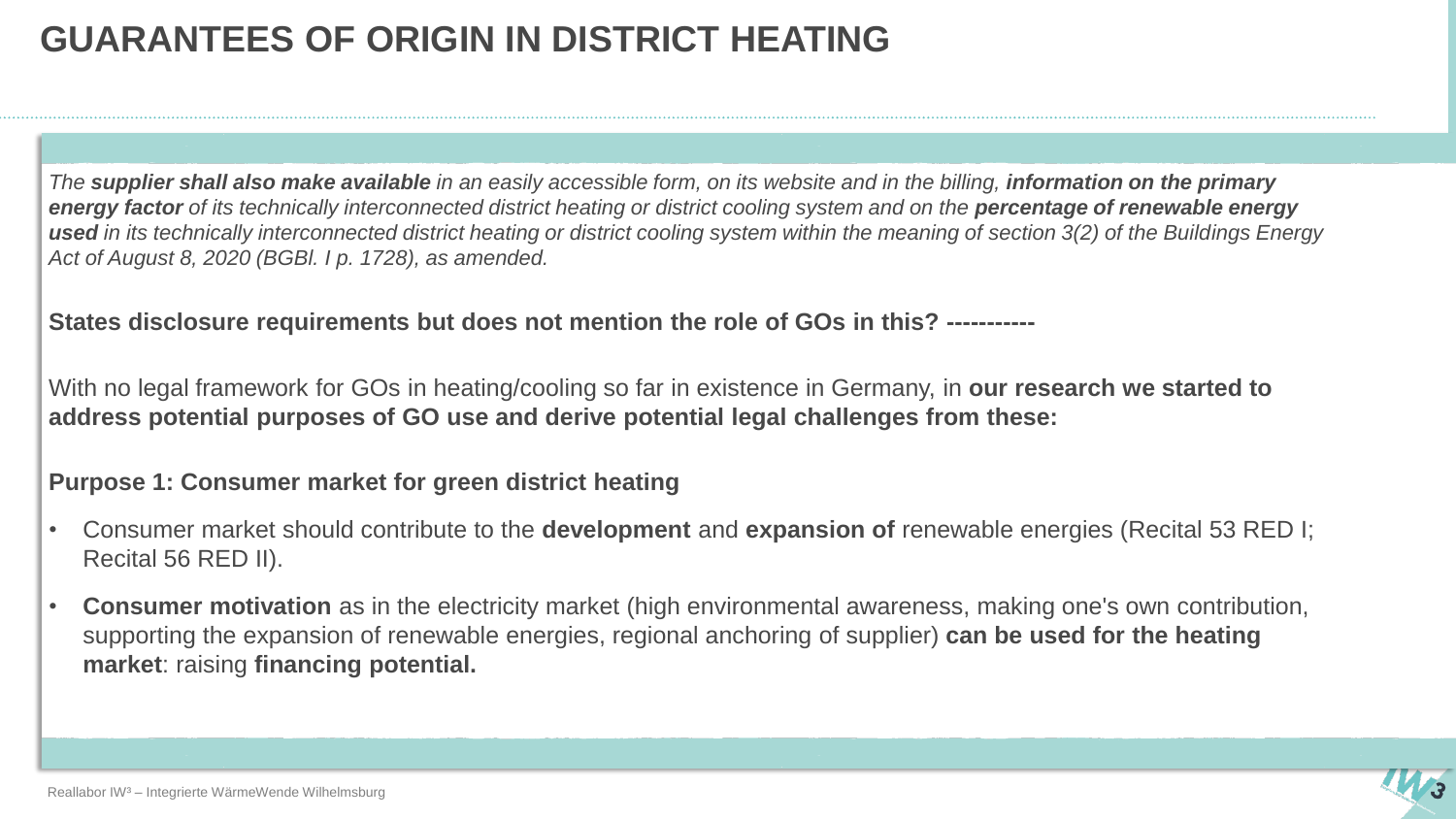#### **Purpose 1: Consumer market for green district heating**

- But: does consumer motivation also work if the **green attribute** of heat distributed in local, self-contained grids is **traded Europe-wide** for cancellation purposes, as in the case of the pan-European electricity grid?
	- Here only: Legally determined? Not to be inferred from REDs (however, EU Commission supported usability of GOs from noninterconnected producers for disclosure in a preliminary position, Q&A-Follow-up CA-RES-Dialogue Nov. 2019); RED II standard: objective, transparent, non-discriminatory and in accordance with EU law.
- Exclusion of the possibility of cancelling GOs from other networks = internal market impairment (Art. 34 TFEU)?
	- Cross-border reference, goods characteristic of GOs (+).
	- Potential hindrance to trade (+), indirect; but: applies equally to all domestic suppliers of GOs.
	- And: Sales of **domestic GOs and GOs from other Member States are affected in the same way**: Network border, not Member State border is the relevant factor.
	- Within a cross-border heating network: GOs from both Member States admitted for cancellation in the same way.
	- Excluding the cancellation of GOs from other networks does therefore not constitute discrimination.
- Conclusion: Legally secure allocation of green attribues via GOs (in the same grid) could enable a consumer market for green heat products with it's positive effects.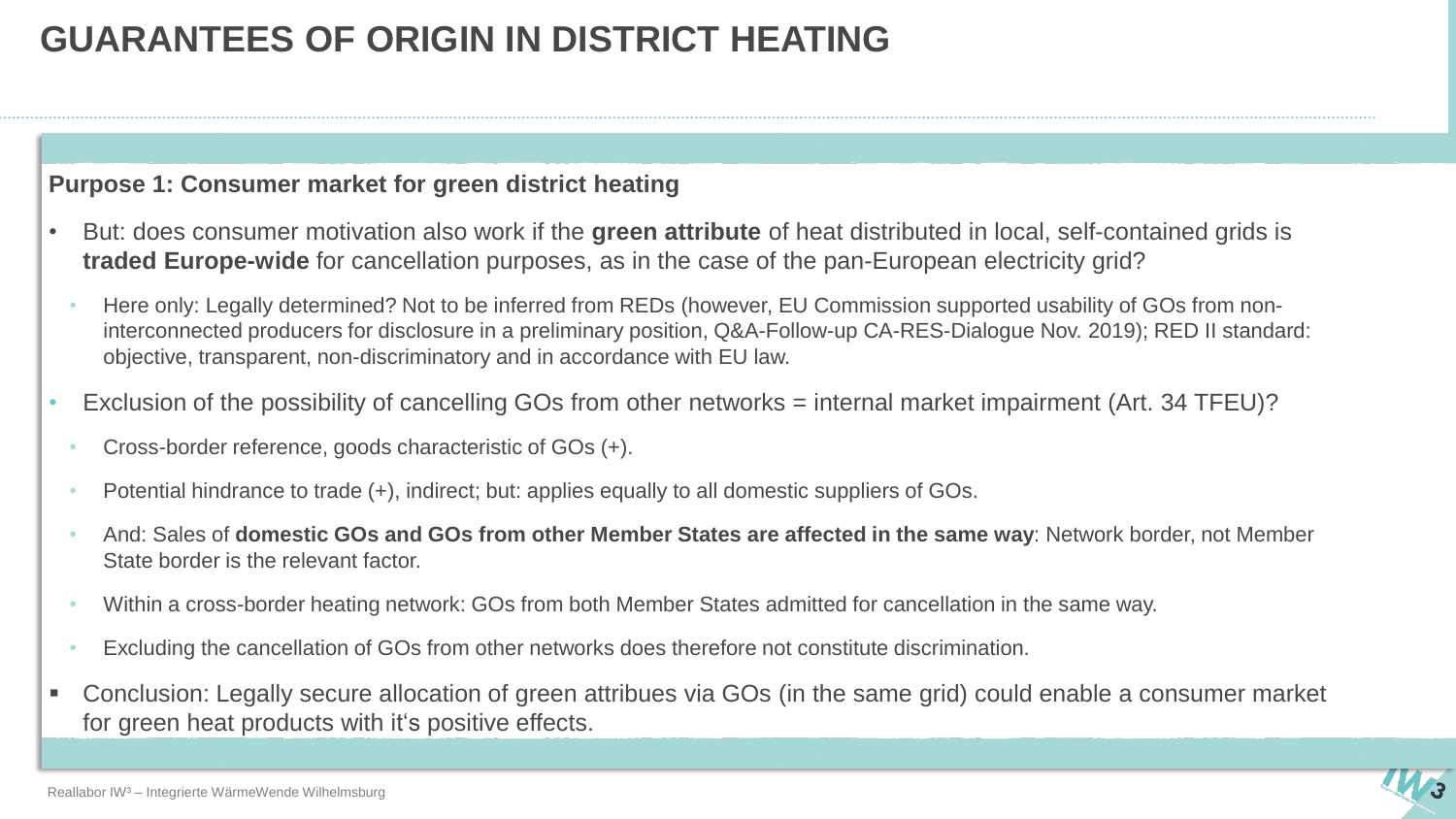#### **Purpose 2: Verification with GOs**

- Possible application for GOs as a **proof of the fulfilment of regulatory requirements**, e.g. for building owners according to GEG (Buildings Energy Act):
	- A new building may not surpass a certain level of primary energy demand in relation to the demand of a reference building. When calculating the annual primary energy demand, **PEF** are included for energy quantities spend outside the building (extraction, conversion, distribution). With a low PEF less thermal insulation required.
	- PEF for individual energy sources are specified in the GEG (0 for RES 1,1 for fossil fuels) in the case of heating networks, a PEF is determined individually for each heating network – taking into account all the contributing sources (fossil fuel based and RES plants) by certain rules ("One network, one factor").
	- The additional option of assignment of green attributes with GOs to purchasers would enable product- or buildingrelated PEF with advantages for grid operators (determination of grid PEF time consuming) and building owners (favourable individual PEF saves money for thermal insulation).

Example of product- or building-specific PEF determination by means of GO:

If a building draws a green heat product that is 100% backed by GOs from geothermal or solar thermal from the grid, a PEF of 0.0 could be applied to the building's annual primary energy demand calculation.

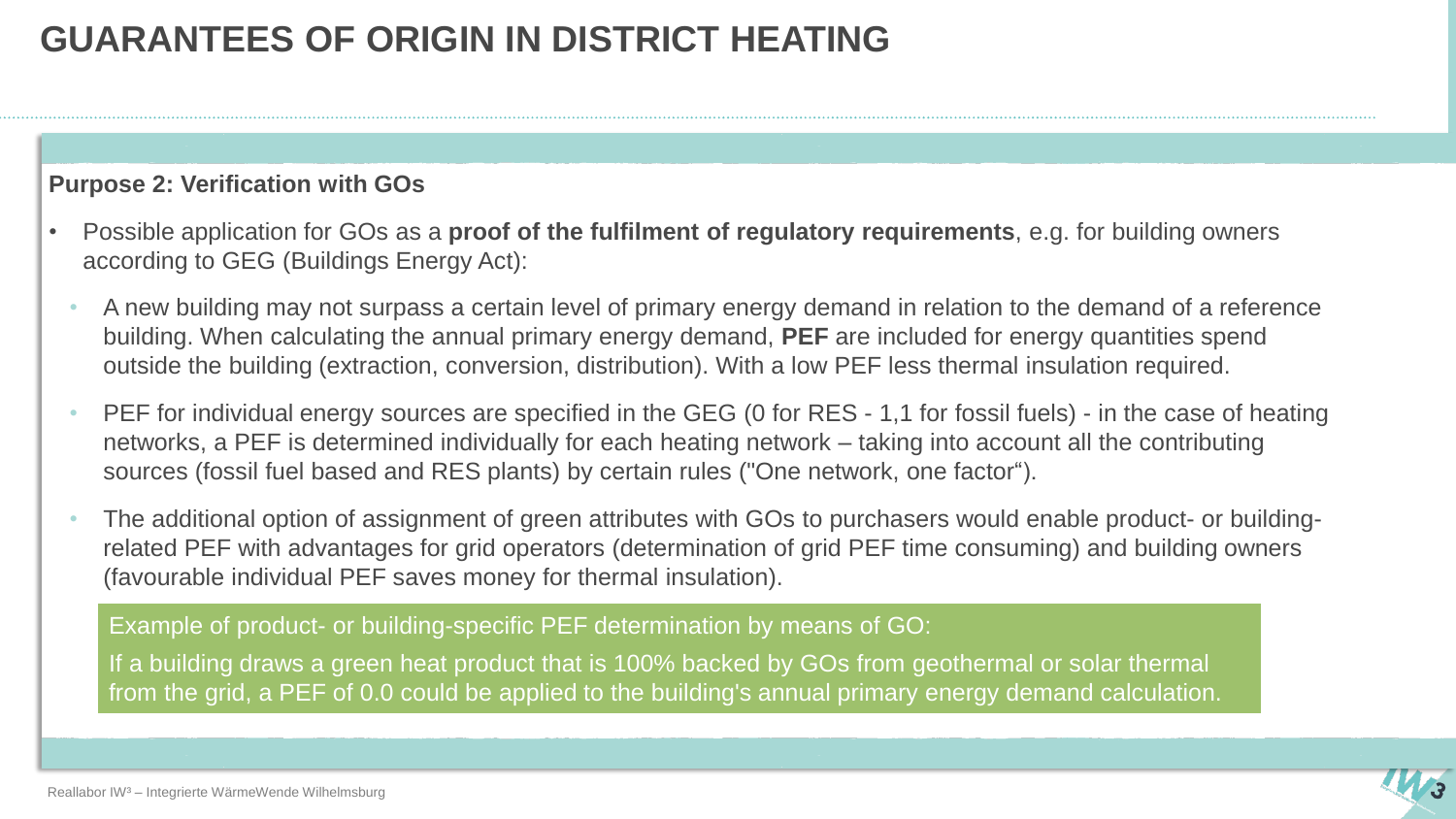**Purpose 2: Verification with guarantees of origin**

- Further regulatory requirements for building owners according to GEG:
	- **Obligation to use renewable energies for heating and cooling** on a pro rata basis.
	- District heating connection is provided as a compliance option combined with further **requirements for the heat distributed in the heating network (minimum percentages depending on the type of RES**).
	- Compliance could be proven by proof of purchase of a green heat product (backed by GOs).

Important: in the case of product-related verification, it must be ensured that the green property allocated to individuals via the product reference may not also be allocated to the overall network and may not also be used by other customers for verification purposes (no double accounting).

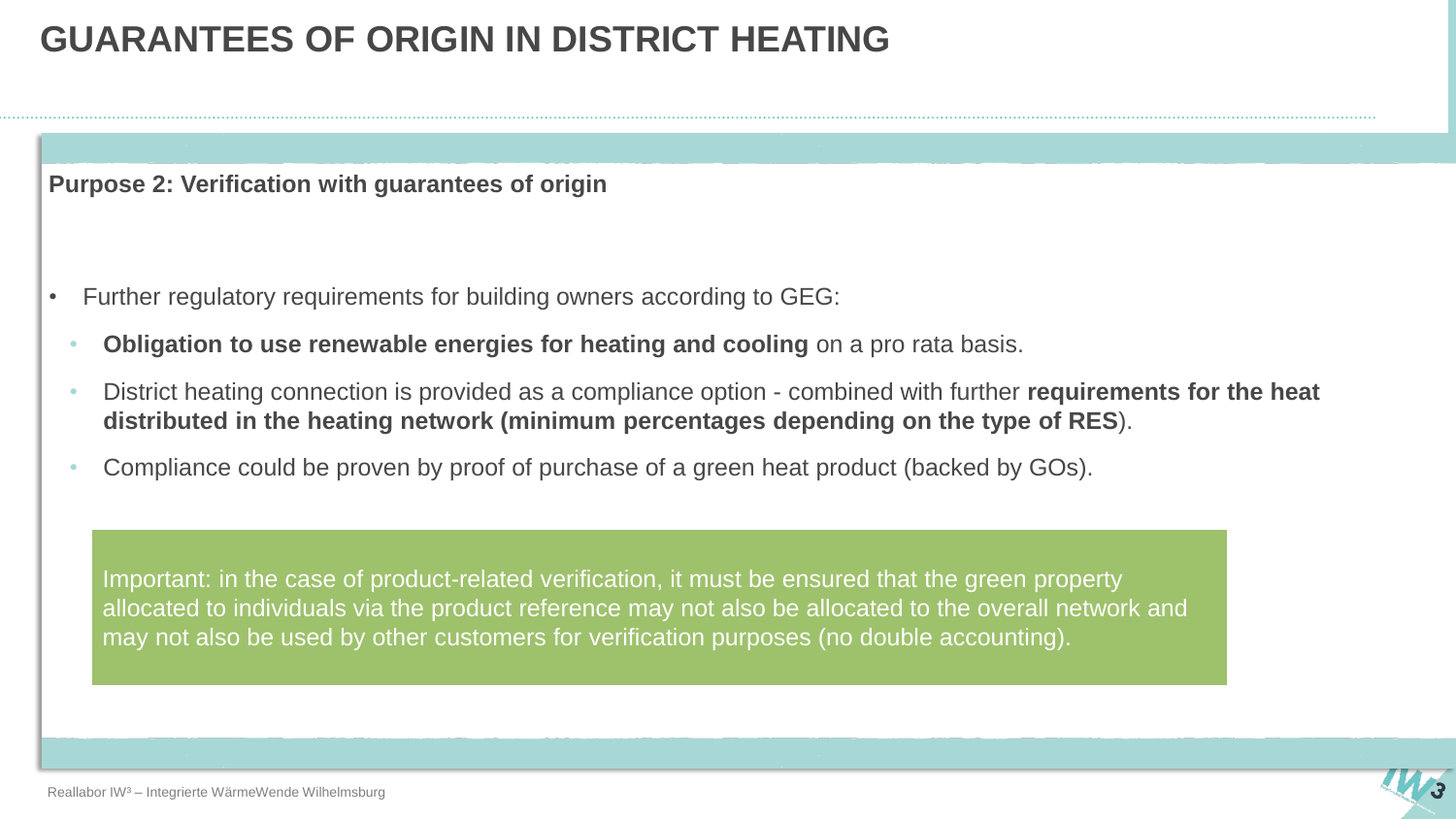**Purpose 2: Verification with guarantees of origin**

- Requirements for **owners of existing buildings** due to state law regulations:
	- Owners of existing buildings must, according to the Hamburg Climate Protection Act,
	- cover **15 % heat energy demand from RES in the case of replacement of the heating system** from 30.06.2021, or
	- proof as substitute measure the connection to a heating network, which fulfills the 15 % RES coverage.
	- Potential simplification through the verification by means of GOs/green heating products.
	- Hamburg regulation exemplary: federal states entitled under GEG to stipulate the use of RES for existing buildings (already in place in Baden-Wuerttemberg and Thuringia).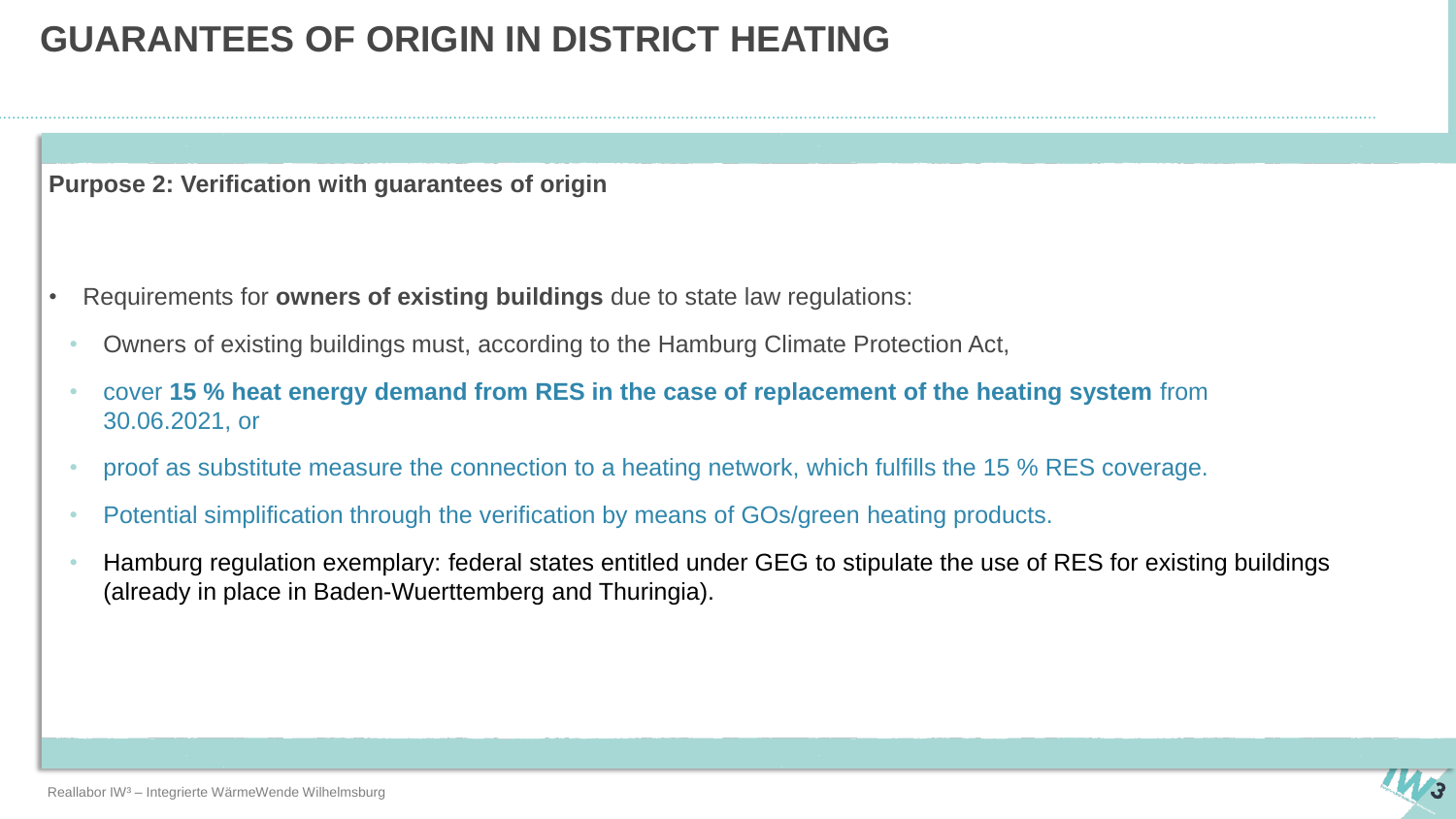#### **Purpose 2: Verification with guarantees of origin**

- Regulatory **requirements for heating network operators**:
	- Berlin Energy Transition Act: **Specification of technological standards and CO2-factors** for local and district heating by authority regulation.
	- Decarbonisation roadmaps and implementation strategies with **mandatory RES shares in heating grids**.
	- Potential for simplified verification by means of GOs or registry query: comparison of the quantity of GOs issued with the total quantity of heat supplied via the grid.
- Provision of evidence within the framework of **funding programmes**
	- **Requirements for RES shares in heating networks also exist in federal funding schemes**, e.g.:
	- Promotion of the connection to a heating grid (25 % RES, or 55 % RES in the grid) and systemic promotion in new buildings with a grid supply of at least 55 % RES (KfW 55-EE, KfW 40-EE) according to BEG.
	- Promotion of heat generation systems/heating grids according to KfW EE-Premium or new construction/transformation of heating grid systems 4.0 according to BEW.
	- Here too: **potential for simplified verification by means of GOs or registry query**.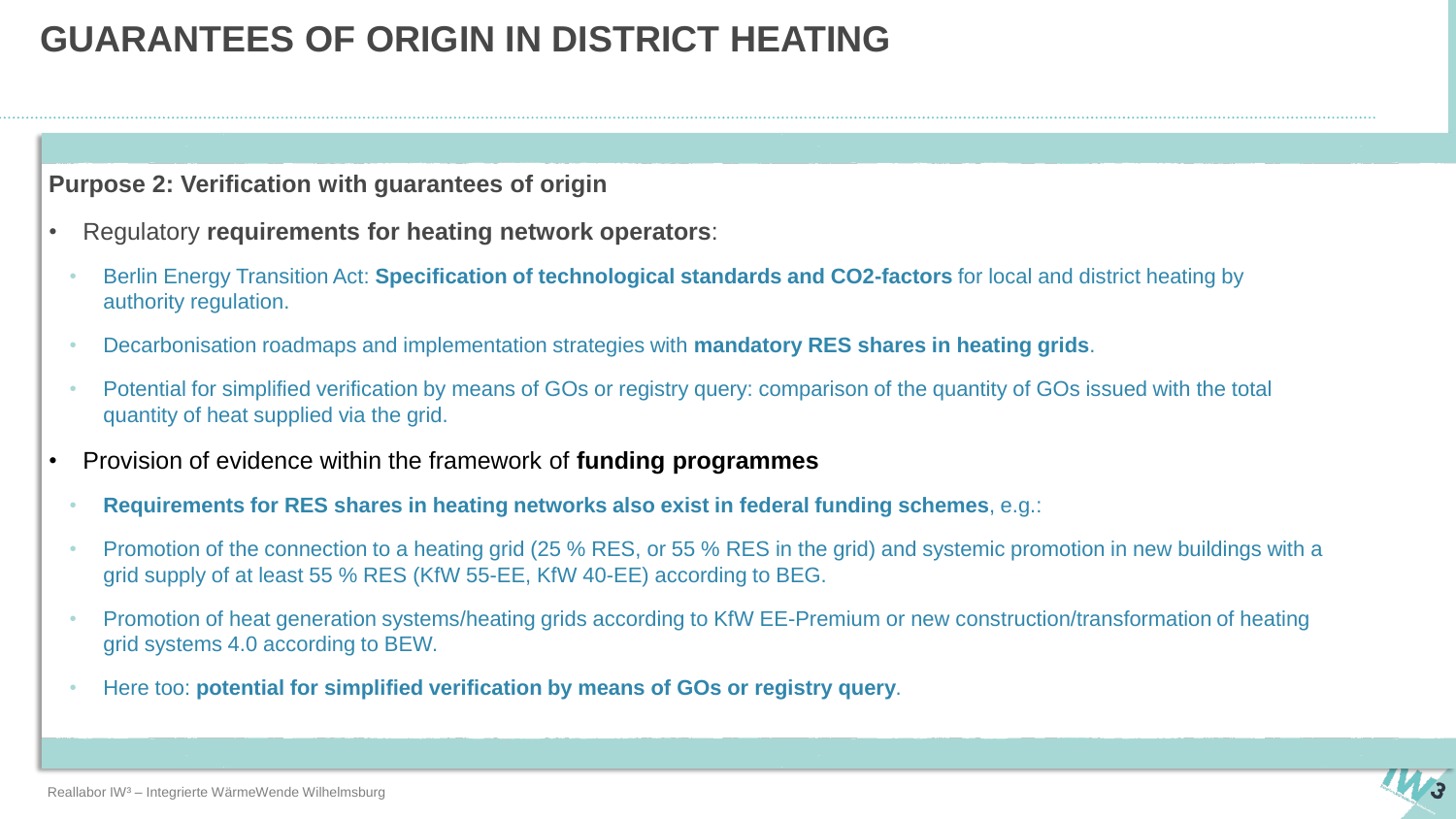**Purpose 3: Facilitating regulatory enforcement**

- Authorities of German federal states ("Bundesländer") are responsible for the implementation of the GEG; the act contains extensive powers of shaping the process for declarations of compliance.
- **Control of compliance** with the state law requirements for building owners and heat network operators is also a matter for the states.
- It could **facilitate** these tasks if compliance could be verified by means of automated queries of GOs cancellations at the registry.

**At this stage of our research project, we are currently looking into the question of how these possible applications can be fitted into the existing legal framework or to what extent legal changes would be required.**